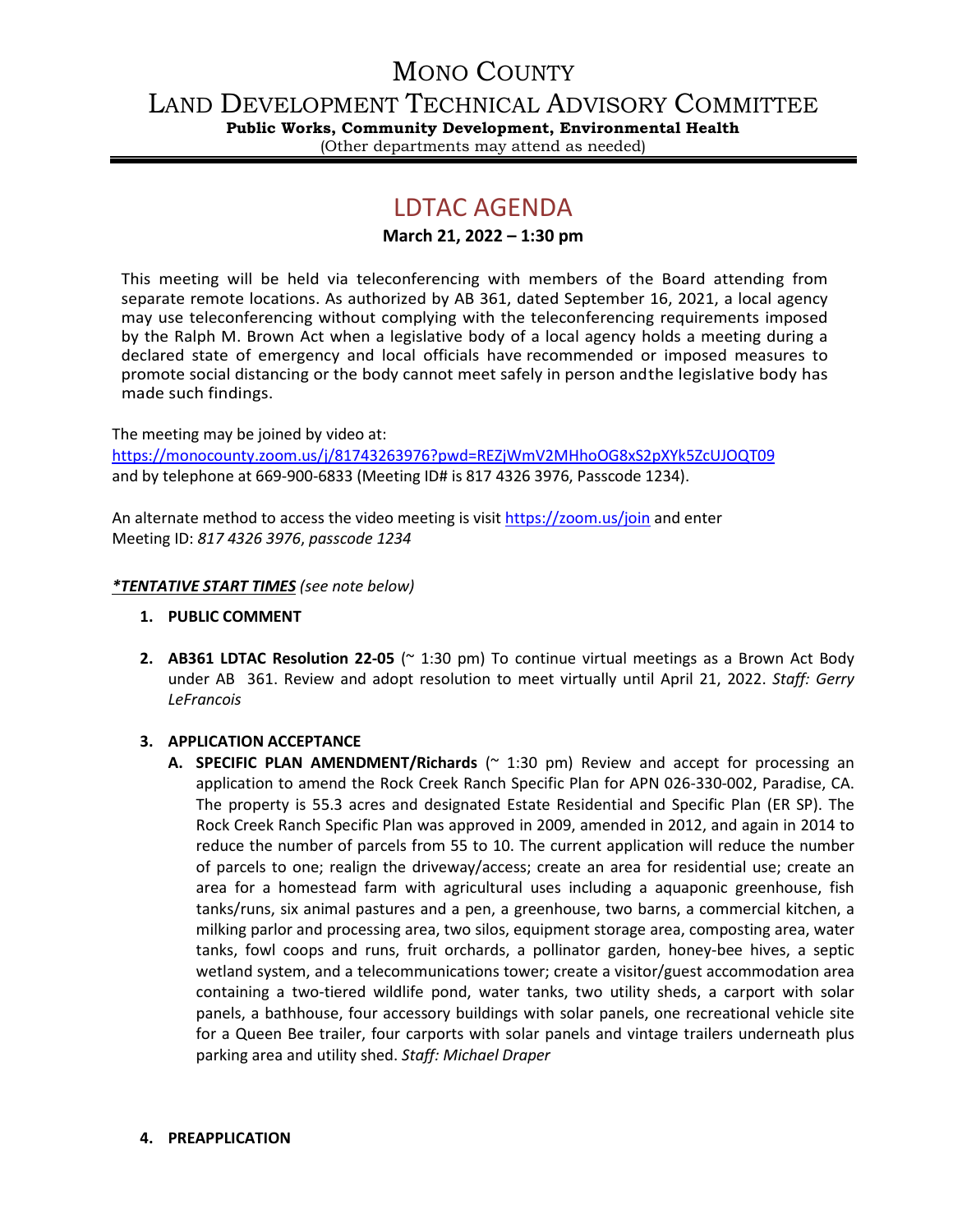- **A. PREAPPLICATION/Strong** (~ 1:40 pm). Review concept for alternative access point to 81 Hidden Canyon Court (APN 060-340-036) in Crowley Lake. The property is designated Single Family Residential (SFR) and has an established building area required by Tract Map 37-55. *Staff: Kelly Karl*
- **B. PREAPPLICAITON/Hertzberg** (~ 1:50 pm) Review preapplication for overhead power across Highway 6 in Benton. The property is (APN 024-290-001) has a land use designation of Rural Residential and is currently vacant. Power is located along the west side of Highway 6, and subject parcel is east of Highway 6. *Staff Scott Burns*
- **C. PREAPPLICATION/ SDC Bishop** (~ 2:00 pm) Review preapplication for Conditional Use Permit and Parcel Map for a small (4,000-6,000 sq.ft.) food products distribution facility along the west side of Highway 6 on the northern edge of Chalfant. The 3 -acre property (APN 026-210- 036-000) at 5153 Highway 6 has a general plan land use designation of Service Commercial and currently contains several structures. *Staff Scott Burns*
- **D. PREAPPLICATION/Lear** (~ 2:10 pm) Review preapplication for development of APN 015-060- 042, June Lake. The property is within the June Lake Village along Knoll Avenue between Bruce and Alderman Street. It is 2.19 acres and designated Commercial Lodging – High. The applicant is interested in creating a 34-space Recreation Vehicle Park and public electric vehicle charging station. *Staff: Michael Draper*

## **5. ACTION ITEM**

- **B. DIRECTOR REVIEW/Carter** (~ 2:20 pm) Recommend Conditions of Approval for Director Review application to allow a transient rental at 33 Raymond Avenue (APN 015-111-014) in June Lake. Proposal is to rent a four-bedroom residence currently under construction (anticipated completion March 2022) with a maximum occupancy of eight people and three vehicles. Land use designation is Mixed Use (MU). *Staff: Kelly Karl*
- **C. CERTIFICATE OF COMPLIANCE/Lindsay** (~ 2:30 pm) Review and accept a Certificate of Compliance for a lot line adjustment completed in 1987 at 5424 Highway 158, June Lake, APN 016-143-046. The property contains a single-family dwelling. It is designed Single-family Residential and is 0.32 acres. *Staff: Michael Draper*

#### **6. WORKSHOP No item**

## **7. ADJOURN to April 4, 2022, at 1:30 pm**

For questions on the above projects, call Community Development at 760-924-1800.

**\*NOTE:** Start times are only tentative. Although the LDTAC generally strives to follow the agenda as scheduled, it reserves the right to take any agenda item, in any order, and at any time after its meeting starts. The only way to ensure that you are present for a specific agenda item is to attend the meeting from the time it starts until that agenda item is taken up.

In compliance with the Americans with Disabilities Act, anyone who needs special assistance to attend this meeting can contact the LDTAC assistant at 760-924-1804 within 48 hours prior to the meeting in order to ensure accessibility (see 42 USCS 12132, 28CFR 35.130).

### **AGENDA GUIDELINES**